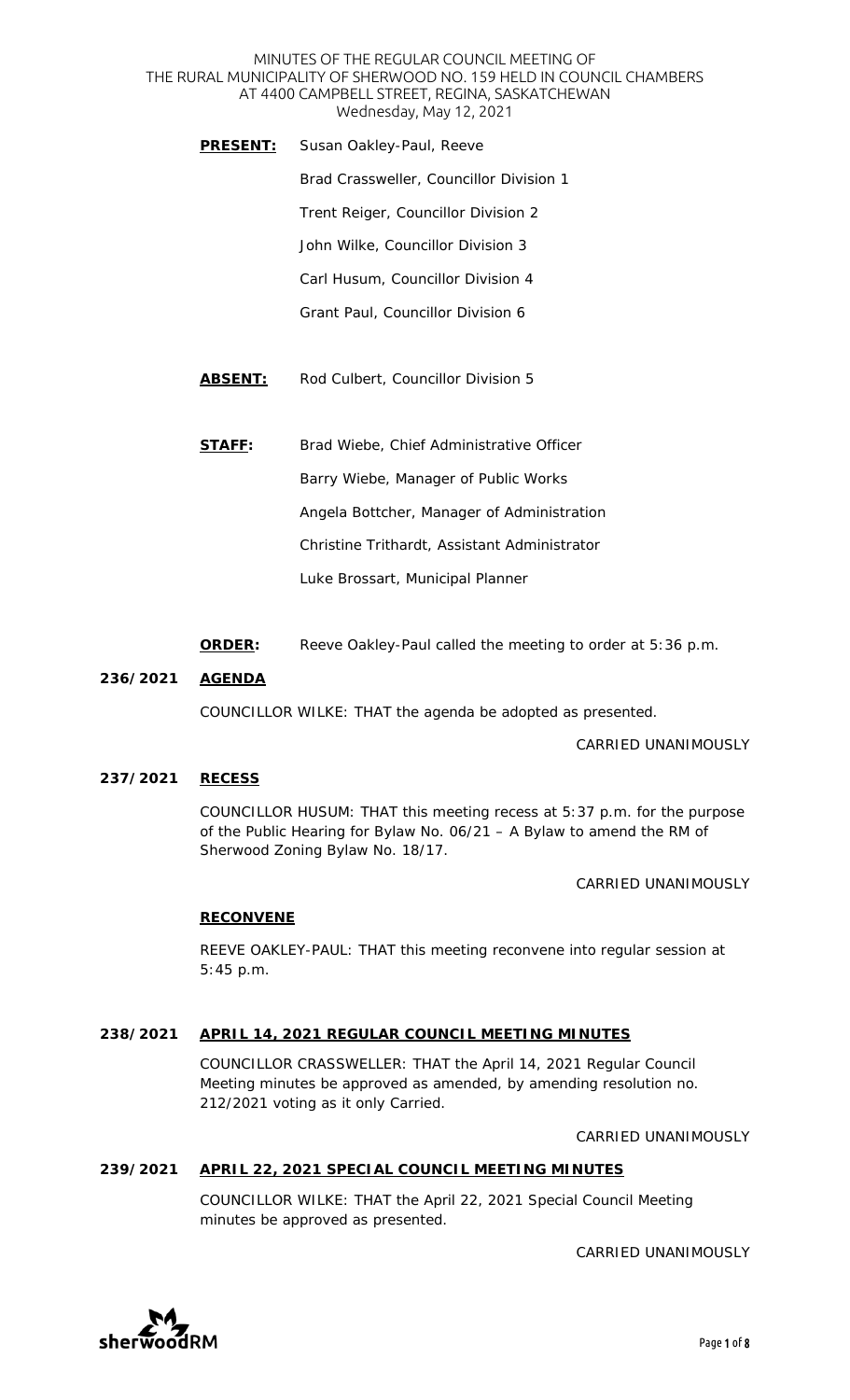## **240/2021 MONTHLY FINANCIAL REPORTS – MARCH 2021**

COUNCILLOR REIGER: THAT the Monthly Financial Reports for March 2021 be accepted as information and filed.

CARRIED UNANIMOUSLY

#### **241/2021 MONTHLY RESERVE FUND SUMMARY**

COUNCILLOR HUSUM: THAT the Monthly Reserve Fund Summary for March 2021 be accepted as information and filed.

CARRIED UNANIMOUSLY

#### **242/2021 2021 INTERIM BUDGET REPORT**

COUNCILLOR REIGER: THAT the 2021 Interim Budget Report ending March 31, 2021 be accepted as information and filed.

CARRIED UNANIMOUSLY

#### **243/2021 LIST OF ACCOUNTS FOR REVIEW**

COUNCILLOR WILKE: THAT cheque numbers 19358 to 19428 totaling \$75,290.36 for April 2021, as outlined in the List of Accounts for Review attached to and forming part of these minutes be approved; and,

THAT the Payroll and Electronic Funds Transfer for March 2021 totaling \$176,498.81 be ratified.

CARRIED UNANIMOUSLY

#### **244/2021 PUBLIC WORKS OPERATIONS AND PROJECTS UPDATE - APRIL**

COUNCILLOR WILKE: THAT the April Public Works Operations and Projects Update report be accepted as information and filed.

CARRIED UNANIMOUSLY

#### **245/2021 DISPOSAL OF MUNICIPAL EQUIPMENT**

COUNCILLOR HUSUM: THAT the Disposal of Municipal Equipment report be accepted as information and filed.

CARRIED UNANIMOUSLY

## **246/2021 BYLAW NO. 06/21 – A BYLAW TO AMEND THE RM OF SHERWOOD ZONING BYLAW NO. 18/17**

COUNCILLOR HUSUM: THAT Bylaw No. 06/21 - A Bylaw to amend the RM of Sherwood Zoning Bylaw No. 18/17, be read a second time.

CARRIED UNANIMOUSLY

### **247/2021 BYLAW NO. 06/21 – A BYLAW TO AMEND THE RM OF SHERWOOD ZONING BYLAW NO. 18/17**

COUNCILLOR CRASSWELLER: THAT Bylaw No. 06/21 - A Bylaw to amend the RM of Sherwood Zoning Bylaw No. 18/17, be read a third time and hereby adopted.

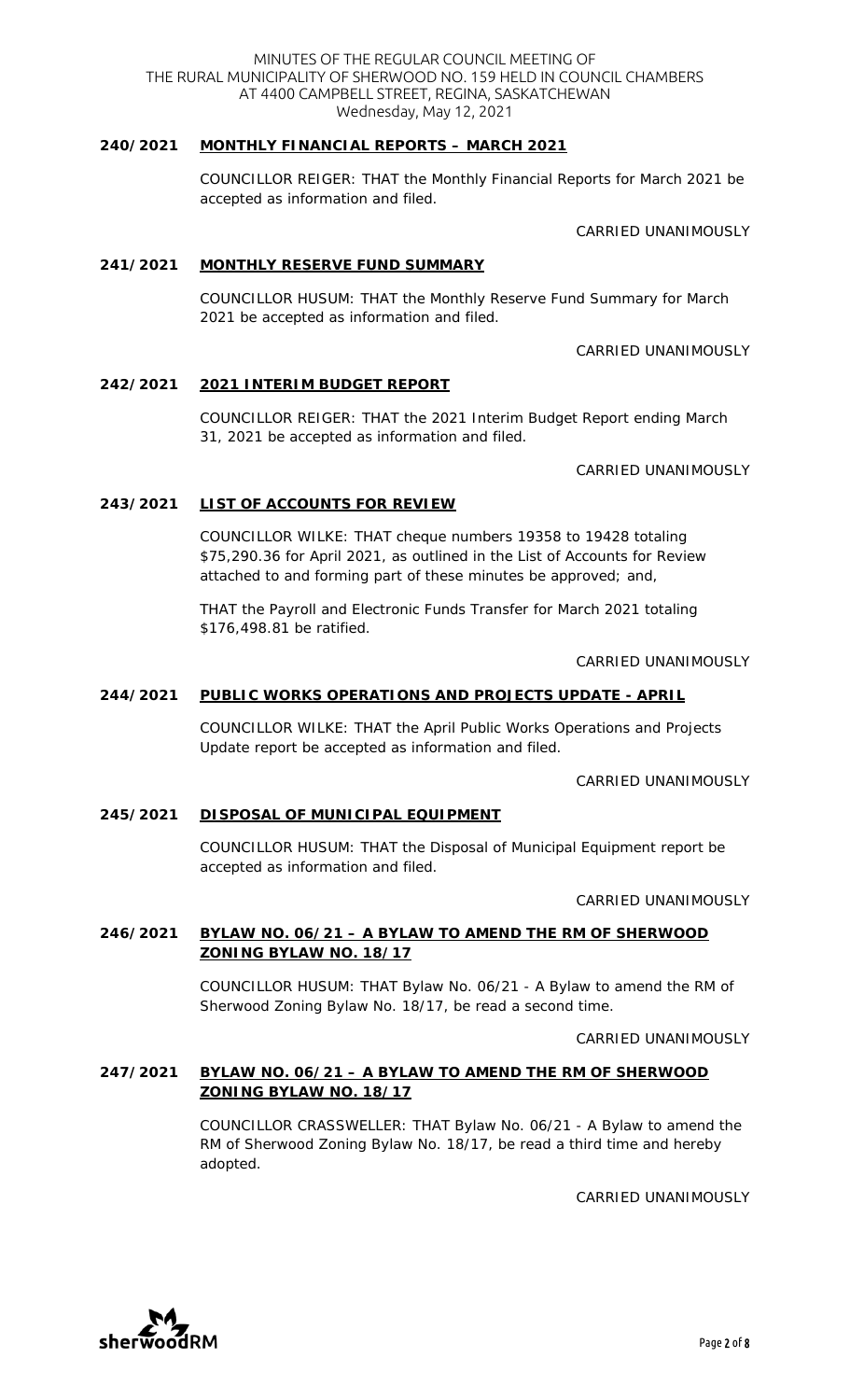## **248/2021 DP 21-008: DISCRETIONARY USE APPLICATION FOR A SHINGLE AND WOOD RECYCLING DEPOT LOCATED AT SE 9-18-19-W2M BLK/PAR C-PLAN 102132807 EXT 0**

COUNCILLOR HUSUM: THAT Discretionary Use Application 21-008 for a Waste Transfer, recycling and salvage yard at SE 9-8-19-W2M Blk/Par C-Plan 102132807 Ext 0 be **approved** with the following conditions:

- 1. That the site shall be developed in accordance with the approved site plan and that the intended use is for grinding and recycling construction and demolition waste products including asphalt/wood products and shipping product to various buyers. Any other use **will** require a separate development permit or discretionary use approval from council.
- 2. The lot is to be kept free from refuse and not cause a nuisance at all times (Bylaw 07/15).
- 3. The applicant must submit an approach construction application prior to construction of any new approaches.
- 4. Prior to operations commencing, the applicant is required to implement measures for screening and aesthetic improvements. These measures may include solid fencing, berming, vegetative planting, or landscape material, or any combination of the above at least 2m in height.
- 5. Prior to operation, details regarding sewage facilities must be submitted to and approved by Saskatchewan Health Authority.
- 6. Applicant shall be required to submit a professional grading & drainage plan, signed by a professional engineer licensed to practice in Saskatchewan, and to be reviewed and approved by Administration prior to any construction commencing. Drainage and grading shall be developed to appropriate professional standards and not negatively affect adjoining parcels.
- 7. This permit is subject to the standards and requirements of Provincial Regulations, and all other applicable bylaws and requirements.
- 8. Stockpiled materials shall not exceed the height of perimeter fencing or be viewable from public roadways.
- 9. The Facility is required to monitor leachate and address, if necessary. Any change in operations will require approval from the Ministry of Environment.
- 10. Site operations shall follow the Ministry of Environment Construction and Demolition Waste Management and Disposal guidelines attached to the development permit approval.

#### CARRIED UNANIMOUSLY

# **249/2021 FUTURE BYLAW NO. 04/21 – NORMAND HOMESTEAD – MUNICIPAL HERITAGE DESIGNATION REPEAL**

COUNCILLOR HUSUM: THAT the Future Bylaw No. 04/21 – Normand Homestead – Municipal Heritage Designation Repeal report be accepted as information and filed.

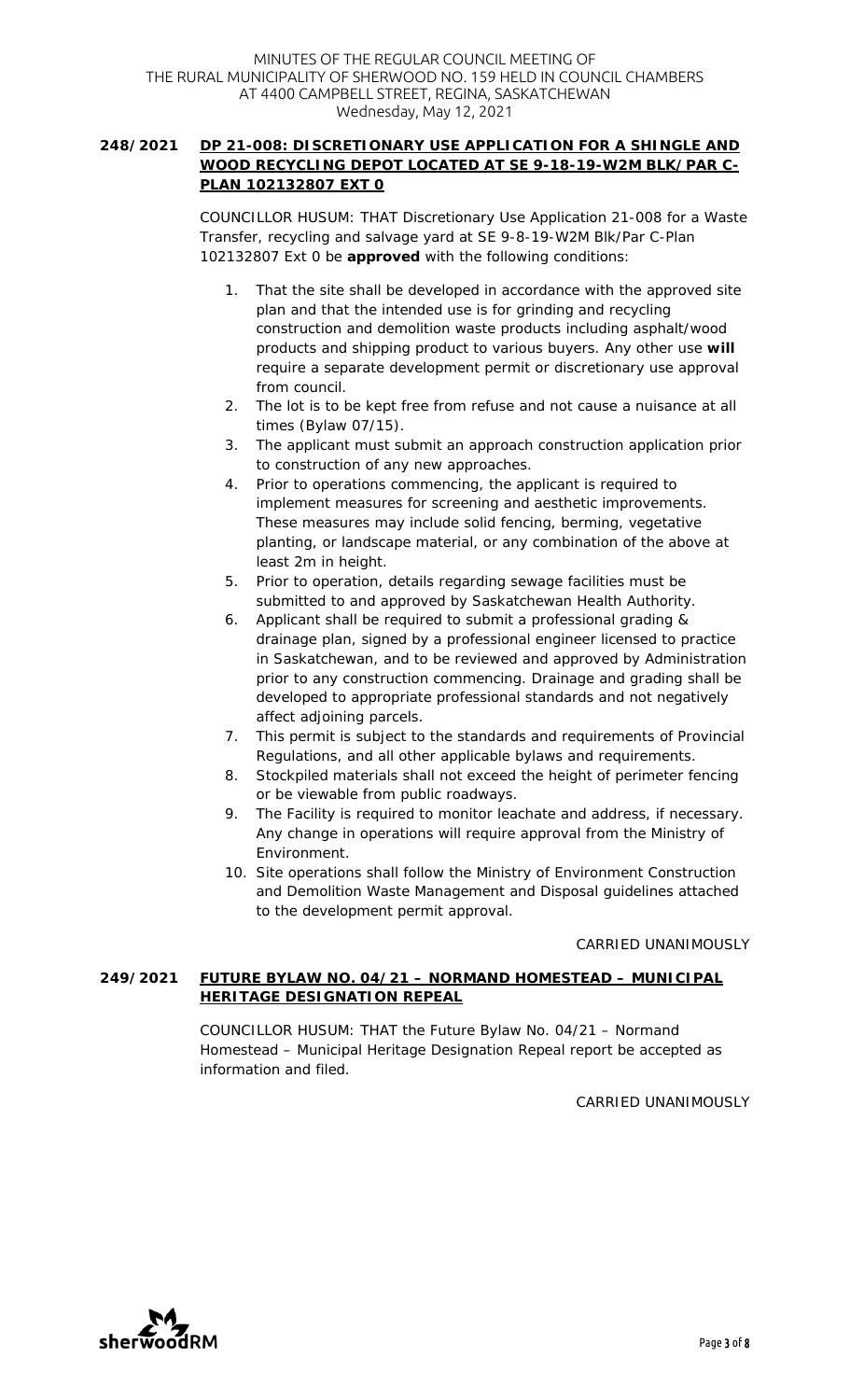## **250/2021 SU 21-007: SURFACE PARCEL SUBDIVISION TO SEPARATE 1.21 HECTARES FROM SOURCE QUARTER SECTION LOCATED AT SW 2-18- 19-W2M**

COUNCILLOR HUSUM: THAT proposed subdivision application SU 21-007 (Community Planning File R0153-21R), which intends to subdivide one 1.21ha (3.00ac) parcel from quarter section SW 2-18-19-W2M be recommended for approval by Community Planning with the following consideration:

1. 10 metre (32.8 ft.) width of Road widening to be provided by plan of survey along with frontage of RR 2192.

# CARRIED UNANIMOUSLY

# **251/2021 MAY.2021 UPDATE – ADMINISTRATION & FINANCE**

COUNCILLOR HUSUM: THAT the May 2021 Administration & Finance Update report be accepted as information and filed.

#### CARRIED UNANIMOUSLY

*Councillor Wilke departed Council Chambers at 6:24 p.m.* 

*Councillor Wilke entered Council Chambers at 6:26 p.m.* 

#### **252/2021 WEBSITE REDESIGN/REDEVELOPMENT**

COUNCILLOR HUSUM: THAT the RM of Sherwood website be redesigned with changes made by Command Base Creative Design at a cost of \$4,500 plus taxes.

CARRIED

## **253/2021 SOCIAL MEDIA POLICY NO. 2021-03**

COUNCILLOR WILKE: THAT Policy No. 2021-03 Social Media Policy be denied.

CARRIED

#### **254/2021 RECESS**

COUNCILLOR HUSUM: THAT this meeting recess at 6:43 p.m.

CARRIED UNANIMOUSLY

## **RECONVENE**

REEVE OAKLEY-PAUL: THAT this meeting reconvene into regular session at 7:00 p.m.

#### CARRIED UNANIMOUSLY

#### **255/2021 SASKATCHEWAN MUNICIPAL HAIL INSURANCE WITHDRAWAL LIST**

COUNCILLOR CRASSWELLER: THAT the Saskatchewan Municipal Hail Insurance Association List of Applications for Withdrawal of Land, attached and forming part of these minutes, be approved and ratified.

CARRIED UNANIMOUSLY

CARRIED UNANIMOUSLY

## **256/2021 TAX INCENTIVE ANNUAL REPORT FORM – 118 HUSUM ROAD**

COUNCILLOR WILKE: THAT the Annual Report Form related to 118 Husum Road, Tax Incentive Application No. 18-001, submitted by IntraGrain, be accepted as information and filed.

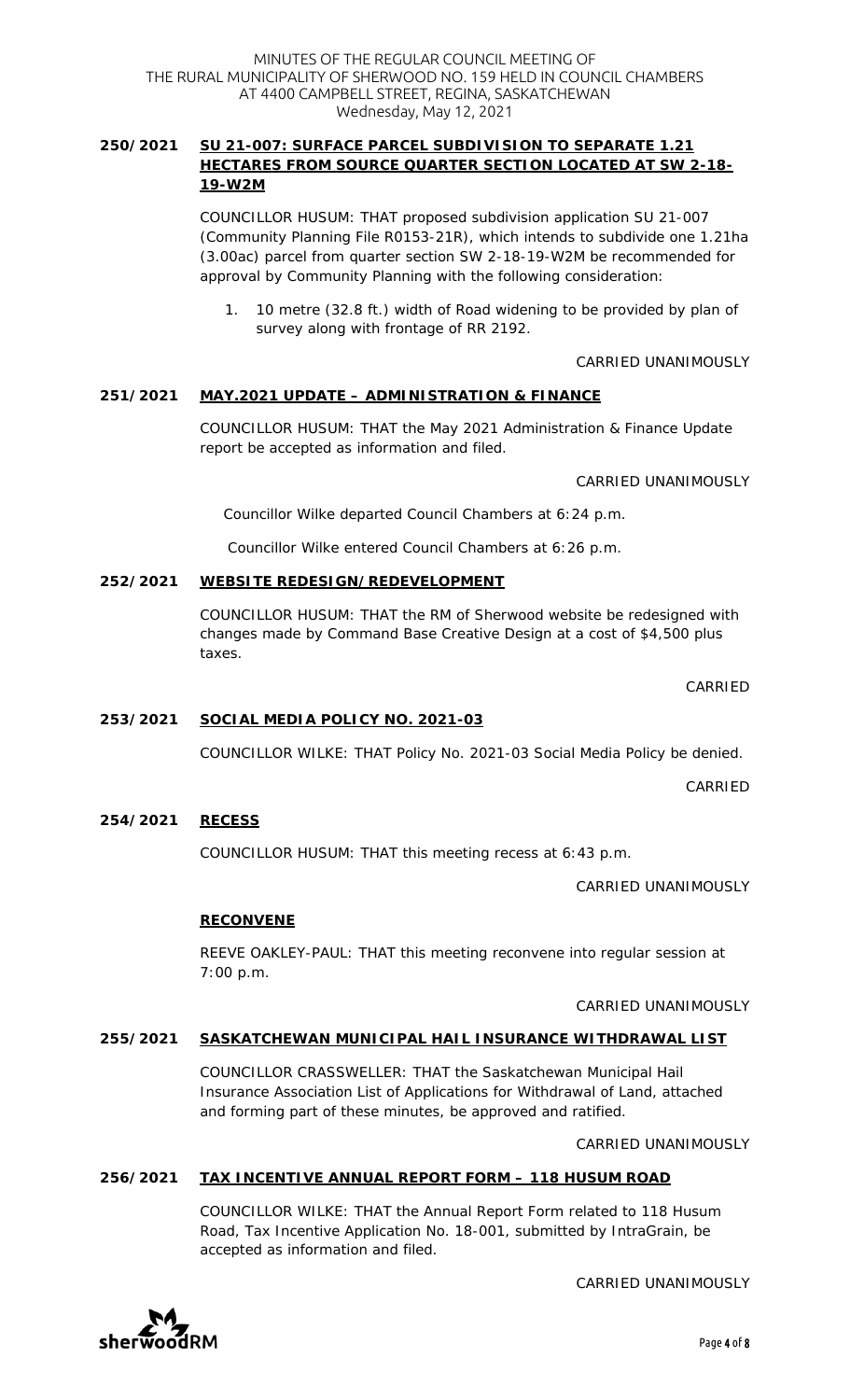#### MINUTES OF THE REGULAR COUNCIL MEETING OF THE RURAL MUNICIPALITY OF SHERWOOD NO. 159 HELD IN COUNCIL CHAMBERS AT 4400 CAMPBELL STREET, REGINA, SASKATCHEWAN Wednesday, May 12, 2021

## **257/2021 TAX INCENTIVE ANNUAL REPORT FORM – 134 C HUSUM ROAD**

COUNCILLOR HUSUM: THAT the Annual Report Form related to 134 C Husum Road, Tax Incentive Application No. 19-002, submitted by Wiltre Holdings Inc., be accepted as information and filed. The tax incentive to be applied subject to confirmation prior to May 31, 2021 that the paving of approaches will be completed in 2021 including a security deposit.

### CARRIED UNANIMOUSLY

### **258/2021 TAX INCENTIVE ANNUAL REPORT FORM – 302 MILL STREET**

COUNCILLOR WILKE: THAT the Annual Report Form related to 302 Mill Street, Tax Incentive Application No. 18-002, submitted by Brandt Properties Ltd., be accepted as information and filed.

CARRIED UNANIMOUSLY

## **259/2021 TAX INCENTIVE ANNUAL REPORT FORM – 313 ADOLPH DRIVE**

COUNCILLOR CRASSWELLER: THAT the Annual Report Form related to 313 Adolph Drive, Tax Incentive Application No. 18-008, submitted by Sandrock Commercial Properties Inc. The tax incentive to be applied subject to paving of approaches completion prior to May 31, 2021.

CARRIED UNANIMOUSLY

#### **260/2021 TAX INCENTIVE ANNUAL REPORT FORM – 317 ADOLPH DRIVE**

COUNCILLOR PAUL: THAT the Annual Report Form related to 317 Adolph Drive, Tax Incentive Application No. 18-009, submitted by RT Real Estate Holdings Inc., be accepted as information and filed. The tax incentive to be applied subject to paving of approaches completion prior to May 31, 2021.

CARRIED UNANIMOUSLY

#### **261/2021 TAX INCENTIVE ANNUAL REPORT FORM – 900 INLAND DRIVE**

COUNCILLOR REIGER: THAT the Annual Report Form related to 900 Inland Drive, Tax Incentive Application No. 19-012, submitted by Varzari Trading Ltd/Varsteel Ltd, be accepted as information and filed.

CARRIED UNANIMOUSLY

## **262/2021 TAX INCENTIVE ANNUAL REPORT FORM – NE 34-16-20-W2, PARCEL C, PLAN 111398845**

COUNCILLOR WILKE: THAT the Annual Report Form related to NE 34-16-20- W2, Parcel C, Plan 111398845, Tax Incentive Application No. 19-014, submitted by Salix Holdings Ltd., be accepted as information and filed.

#### CARRIED UNANIMOUSLY

## **263/2021 BYLAW NO. 08/21 – A BYLAW TO EXTEND THE TIME REQUIRED FOR COMPLETION OF THE ASSESSMENT ROLL**

COUNCILLOR HUSUM: THAT Bylaw No. 08/21 – A Bylaw to Extend the Time Required for Completion of the Assessment Roll, be read a first time.

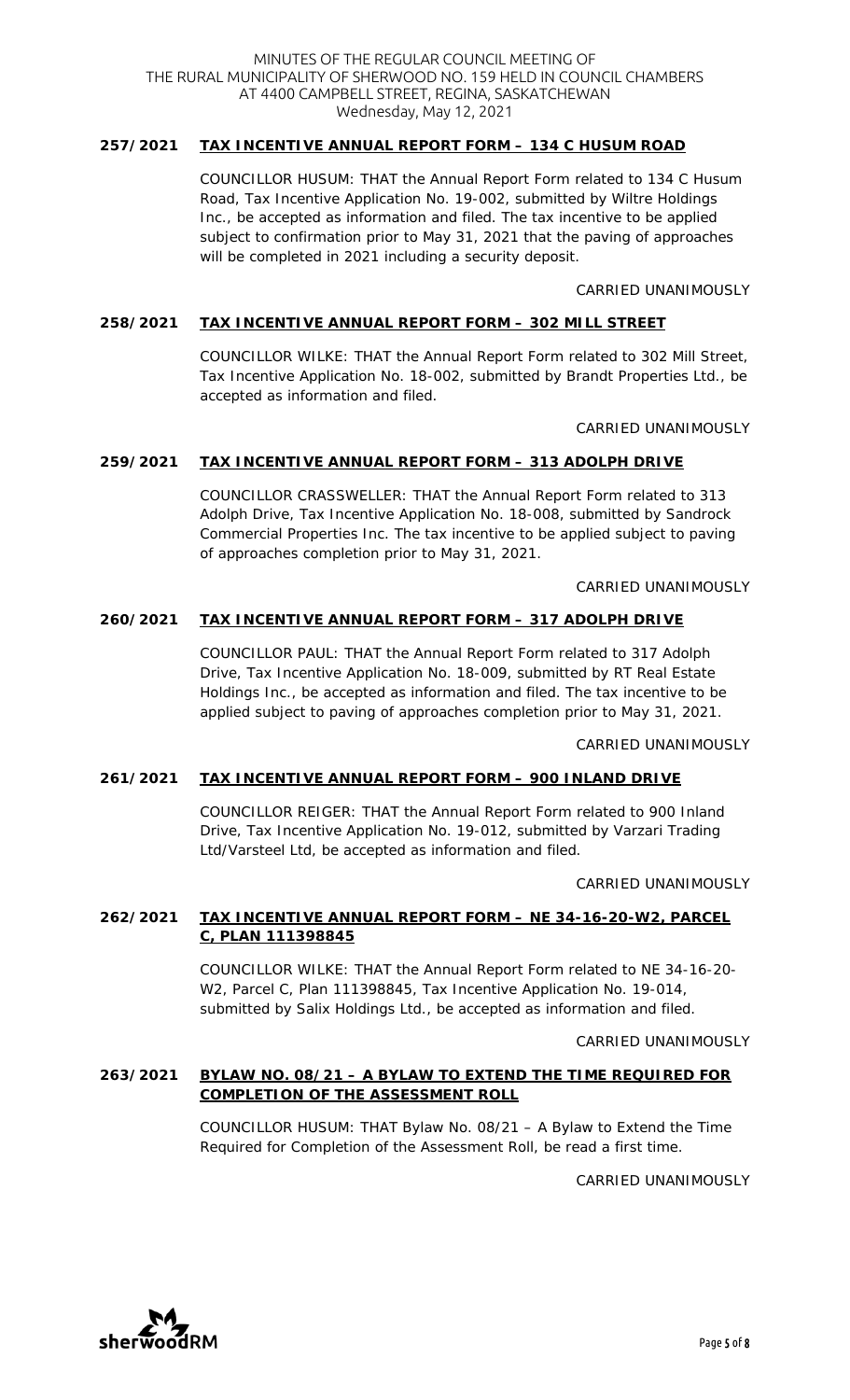#### **264/2021 BYLAW NO. 08/21 – A BYLAW TO EXTEND THE TIME REQUIRED FOR COMPLETION OF THE ASSESSMENT ROLL**

COUNCILLOR REIGER: THAT Bylaw No. 08/21 – A Bylaw to Extend the Time Required for Completion of the Assessment Roll, be read a second time.

CARRIED UNANIMOUSLY

## **265/2021 BYLAW NO. 08/21 – A BYLAW TO EXTEND THE TIME REQUIRED FOR COMPLETION OF THE ASSESSMENT ROLL**

COUNCILLOR HUSUM: THAT Bylaw No. 08/21 – A Bylaw to Extend the Time Required for Completion of the Assessment Roll, be given three readings at this meeting.

CARRIED UNANIMOUSLY

### **266/2021 BYLAW NO. 08/21 – A BYLAW TO EXTEND THE TIME REQUIRED FOR COMPLETION OF THE ASSESSMENT ROLL**

COUNCILLOR CRASSWELLER: THAT Bylaw No. 08/21 – A Bylaw to Extend the Time Required for Completion of the Assessment Roll, be read a third time and hereby adopted.

CARRIED UNANIMOUSLY

## **267/2021 BYLAW NO. 09/21 – A BYLAW TO REGULATE AND CONTROL THE ST. JAMES CEMETERY IN THE RURAL MUNICIPALITY OF SHERWOOD NO. 159**

COUNCILLOR PAUL: THAT Bylaw No. 09/21 – A Bylaw to Regulate and Control the St. James Cemetery in the Rural Municipality of Sherwood No. 159, be read a first time.

CARRIED UNANIMOUSLY

## **268/2021 BYLAW NO. 09/21 – A BYLAW TO REGULATE AND CONTROL THE ST. JAMES CEMETERY IN THE RURAL MUNICIPALITY OF SHERWOOD NO. 159**

COUNCILLOR CRASSWELLER: THAT Bylaw No. 09/21 – A Bylaw to Regulate and Control the St. James Cemetery in the Rural Municipality of Sherwood No. 159, be read a second time.

CARRIED UNANIMOUSLY

## **269/2021 BYLAW NO. 09/21 – A BYLAW TO REGULATE AND CONTROL THE ST. JAMES CEMETERY IN THE RURAL MUNICIPALITY OF SHERWOOD NO. 159**

COUNCILLOR HUSUM: THAT Bylaw No. 09/21 – A Bylaw to Regulate and Control the St. James Cemetery in the Rural Municipality of Sherwood No. 159, be given three readings at this meeting.

CARRIED UNANIMOUSLY

## **270/2021 BYLAW NO. 09/21 – A BYLAW TO REGULATE AND CONTROL THE ST. JAMES CEMETERY IN THE RURAL MUNICIPALITY OF SHERWOOD NO. 159**

COUNCILLOR WILKE: THAT Bylaw No. 09/21 – A Bylaw to Regulate and Control the St. James Cemetery in the Rural Municipality of Sherwood No. 159, be read a third time and hereby adopted.

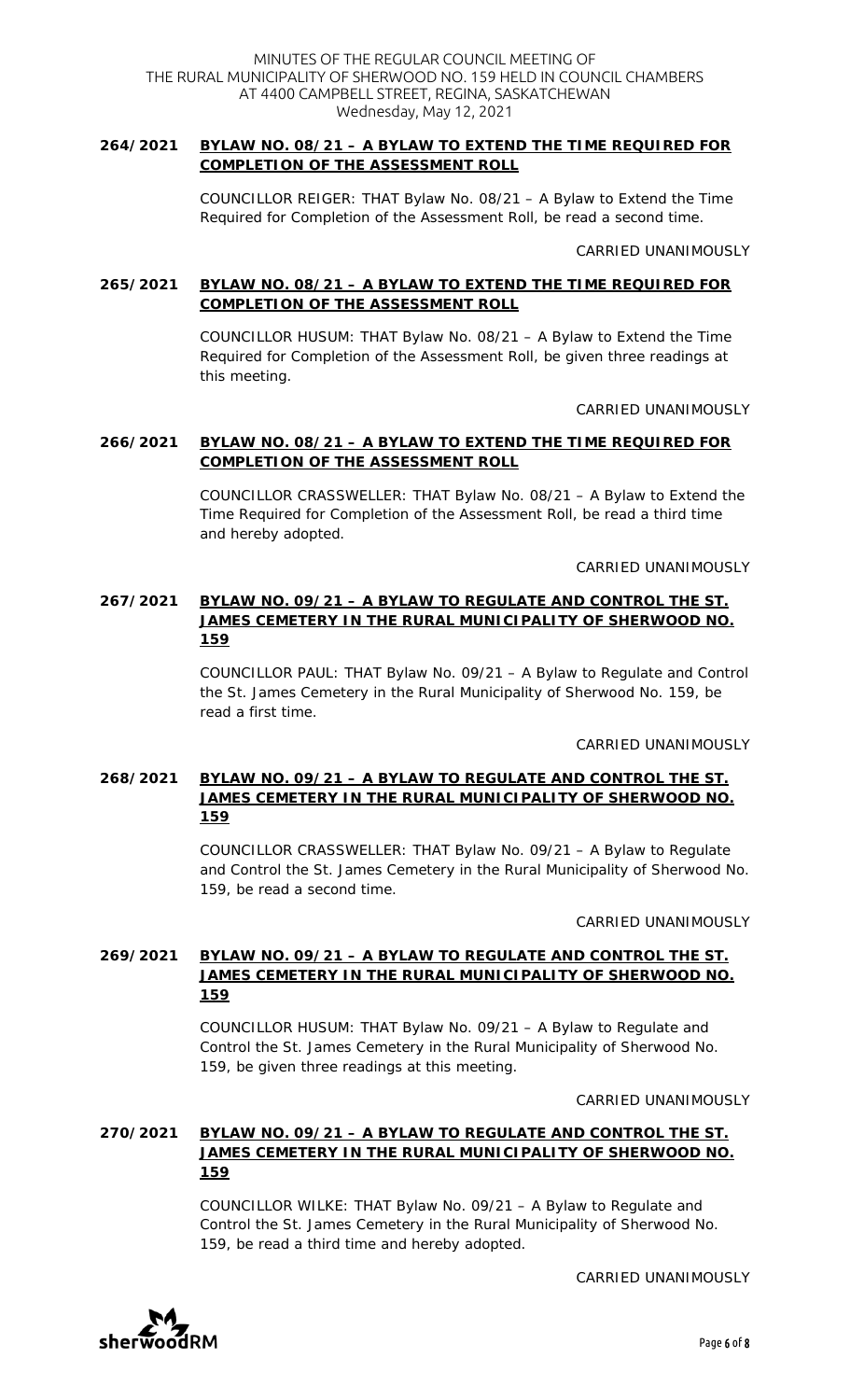#### **271/2021 ELECTRONIC DEVICE POLICY FOR COUNCIL MEMBERS**

COUNCILLOR HUSUM: THAT Policy No. 2021-04 Electronic Device Policy for Council Members be approved.

CARRIED UNANIMOUSLY

#### **272/2021 COMMUNICATIONS**

COUNCILLOR WILKE: THAT the following correspondence be accepted as information and filed:

- 1. Prairie Central District for Sport, Culture and Recreation April 12, 2021 E-News
- 2. April 21, 2021 SARM News Release SARM Responds to the 2021 Federal Budget
- 3. Saskatchewan Municipal Hail Insurance 2020 Annual Report
- 4. April 22, 2021 Notice CN Right-of-Way Vegetation Control
- 5. April 22, 2021 Statistics Canada The 2021 Census is almost here, and we need your support
- 6. April 22, 2021 Bloom CME Inc George Cuff Asks (Again): What's the Roll of Mayor VS Municipal Manager?
- 7. Prairie Central District for Sport, Culture and Recreation May 3, 2021 E-News
- 8. Prairie Central District for Sport, Culture and Recreation 2021 Annual General Meeting.

CARRIED UNANIMOUSLY

#### **273/2021 2021 GENERAL GOVERNMENT OPERATING AND CAPITAL BUDGET**

COUNCILLOR CRASSWELLER: THAT the Rural Municipality of Sherwood No. 159 2021 General Government Operating and Capital Budget, attached and forming part of these minutes, be adopted as presented.

#### CARRIED UNANIMOUSLY

#### **274/2021 2021 ORGANIZATIONAL CHART**

COUNCILLOR HUSUM: THAT the 2021 Organizational Chart, attached and forming part of these minutes, be adopted as presented.

CARRIED UNANIMOUSLY

#### **275/2021 2021 UTILITY OPERATING AND CAPITAL BUDGET**

COUNCILLOR PAUL: THAT the Rural Municipality of Sherwood No. 159 2021 Utility Operating and Capital Budget, attached and forming part of these minutes, be adopted as presented.

CARRIED UNANIMOUSLY

#### **276/2021 10 YEAR CAPITAL PLAN**

COUNCILLOR CRASSWELLER: THAT the Rural Municipality of Sherwood No. 159 10 Year Capital Plan, attached and forming part of these minutes, be adopted as presented.

CARRIED UNANIMOUSLY

#### **277/2021 CLOSED SESSION**

COUNCILLOR REIGER: THAT this meeting go into closed session at 7:57 p.m.